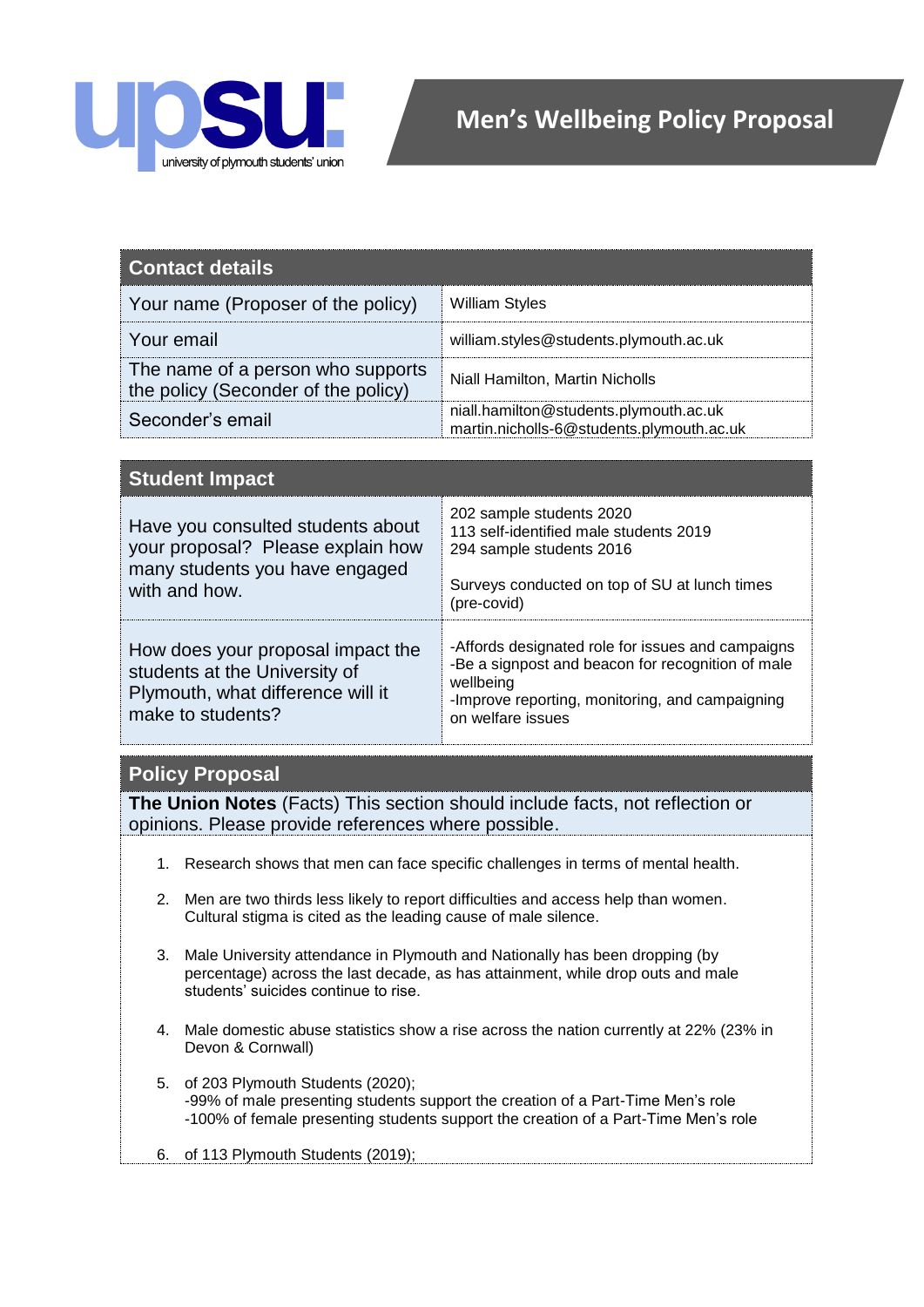|    | -Plymouth male students are unsure if their wellbeing is valued.<br>-Plymouth male students feel men's mental health is overlooked.<br>-While over 85% of Plymouth male students have recognised poor mental health in a<br>fellow male student, only two thirds felt the person recognised it within themselves with 1<br>in 5 not knowing anything that could be done.<br>-20% of Plymouth male students have been victims of domestic abuse |
|----|------------------------------------------------------------------------------------------------------------------------------------------------------------------------------------------------------------------------------------------------------------------------------------------------------------------------------------------------------------------------------------------------------------------------------------------------|
| 7. | of 294 Plymouth Students (2016);<br>-96% of female presenting students support the creation of a Part-Time Men's role<br>-99% of male students presenting support the creation of a Part-Time Men's role                                                                                                                                                                                                                                       |

**The Union Believes** (Opinions/Beliefs) This section requires reflection on the facts stated in 'The Union Notes'

- 1. Men on campus are in need of long term, dedicated and targeted action to address the lack of engagement and reporting to student services.
- 2. Men on campus are in a declining state of wellbeing and in need of considerable support and help to address current trends both in their own wellbeing and in the wellbeing of those their behaviour effects.
- 3. The stigma issues are largely cultural and will take large-scale long-term activity to shift.

**The Union Resolves** (Actions) Here you will describe the action you want to be taken, be specific.

- 1. An addition of the role "Part-Time Men's Welfare Officer" to 2.1.3 of UPSU Governing Documents Union Council Bye Law
- 2. To be of non-liberation format such that any and all students may occupy the role and vote on matters.
- 3. To be mandated to run all campaign for it's first year of existence in collaboration with at least 1 of the following; the Part-Time Transgender & Non-Binary Officer, Part-Time Women's Officer, Part-Time LGBT+ Officer, and the Part-Time Welfare Officer. This is to promote a high standard and set a precedent year of collaborative action.

**Appendices/supporting information** Please include any supporting information relevant to your motion, this could include; consideration of how you would achieve any points in 'The Union Resolves', links to news articles or online publications

<https://www.mankind.org.uk/statistics/>

<https://www.studentminds.org.uk/mensmentalhealth.html>

<https://www.ncbi.nlm.nih.gov/pmc/articles/PMC6560805/>

[https://www.psychologytoday.com/us/blog/talking-about-men/201808/mens-mental-health](https://www.psychologytoday.com/us/blog/talking-about-men/201808/mens-mental-health-campus-breaking-the-silence)[campus-breaking-the-silence](https://www.psychologytoday.com/us/blog/talking-about-men/201808/mens-mental-health-campus-breaking-the-silence)

[https://docs.google.com/spreadsheets/d/1h8ldleBMz7Td92HcEom9oZ1MOU0g4UpxTb7prNUm](https://docs.google.com/spreadsheets/d/1h8ldleBMz7Td92HcEom9oZ1MOU0g4UpxTb7prNUm_jQ/edit#gid=0) [\\_jQ/edit#gid=0](https://docs.google.com/spreadsheets/d/1h8ldleBMz7Td92HcEom9oZ1MOU0g4UpxTb7prNUm_jQ/edit#gid=0)

[https://www.plymouth.ac.uk/uploads/production/document/path/13/13913/Annual\\_Equality\\_R](https://www.plymouth.ac.uk/uploads/production/document/path/13/13913/Annual_Equality_Report_201718.pdf) [eport\\_201718.pdf](https://www.plymouth.ac.uk/uploads/production/document/path/13/13913/Annual_Equality_Report_201718.pdf)

[https://www.independent.co.uk/news/education/education-news/gender-gap-university](https://www.independent.co.uk/news/education/education-news/gender-gap-university-applications-high-men-women-ucas-figures-students-a8191491.html)[applications-high-men-women-ucas-figures-students-a8191491.html](https://www.independent.co.uk/news/education/education-news/gender-gap-university-applications-high-men-women-ucas-figures-students-a8191491.html)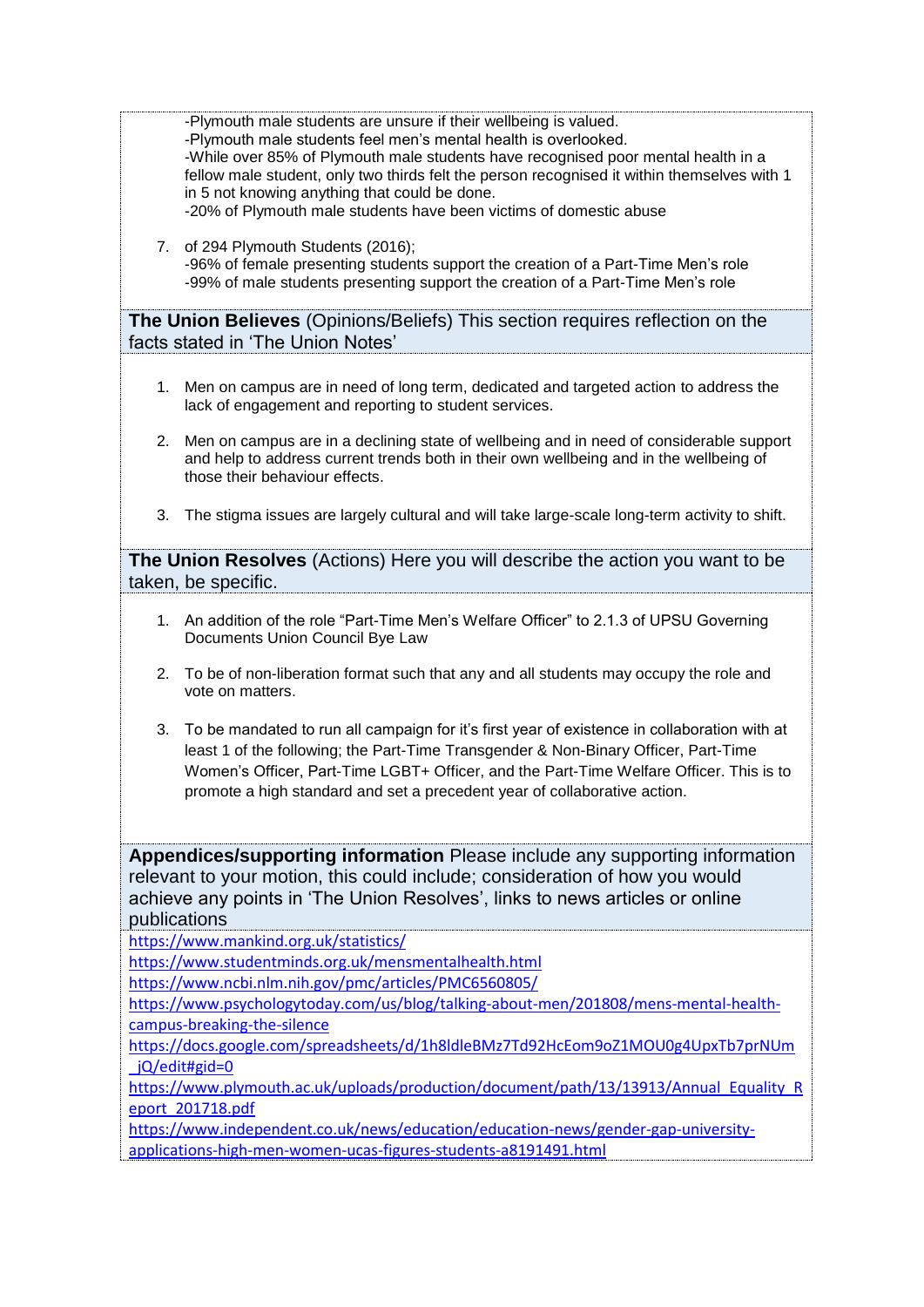[Engaging men to stand up to violence and harassment \(endvawnow.org\)](https://www.endvawnow.org/fr/articles/1987-engaging-men-to-stand-up-to-violence-and-harassment-.html) [jrssa2001.pdf \(warwick.ac.uk\)](https://warwick.ac.uk/fac/soc/economics/staff/ranaylor/publications/jrssa2001.pdf)

## **EXCERPT FROM MINUTES OF 20TH APRIL AND 5TH MAY 2021**

## Men's Wellbeing Policy - Appendix 1

Will Styles, Part-time Postgraduate Officer gave the speech for the Men's Wellbeing Policy Proposal. Will explained that the proposal is to address issues of welfare with a targeted approach towards male and male associated identities and that it is not a liberation platform. This means that any students can occupy the role and get involved.

Will noted that the Part-time Women's, Trans and Non-Binary and LGBT+ Officers were involved in discussion about this proposal which includes a clause in the resolves; that at least one of those role would need to work in collaboration with the Men's Welfare role on campaigns for at least the first year. It is hoped that this will set a precedent of strong collaboration between the roles and to define the remit and scope for the role.

Will referred to a talk he gave titled 'Working together for Success' which explained how it is only through collaboration we can achieve lasting social change. Will noted that there has been a significant amount of student support, input and feedback into this policy proposal, in addition to a survey conducted last year with the former VP Wellbeing and Diversity Sabbatical Officer which is linked in the references.

Will acknowledged that there is still some debate on how best to address men's issues and where the source of those issues lies, which is beyond the scope of this discussion, but it needed to be recognised that there are issues which affect male identities and that there is an opportunity for students to campaign against these issues, whatever they may be.

As engaged student representatives Will asked Council members to think about the impact one role can have and he would welcome the opportunity to discuss any concerns.

Maeve Hoey, School of Nursing and Midwifery Rep, asked how this role differs from the Welfare role that currently exists.

Will Styles responded that this role is about targeting issues affecting males and male identities. One of the main outputs from the survey conducted last year was that male students feel that issues impacting them were often overlooked and that perception needs to be tackled head on.

Taku Mawera, Part-time BAME Officer agreed with the policy proposal as these issues do need tackling but noted, as pointed out by Maeve, there is already a Welfare Officer role and if anyone is able to be elected to the role, what stops a women from speaking on these targeted male issues. There is already a Women's Officer position and a male currently holds the Welfare role.

Will agreed that there could be women students who have a lot of input to have on men's welfare issues which is why this proposal allows for a woman to stand for the role and that input is embraced.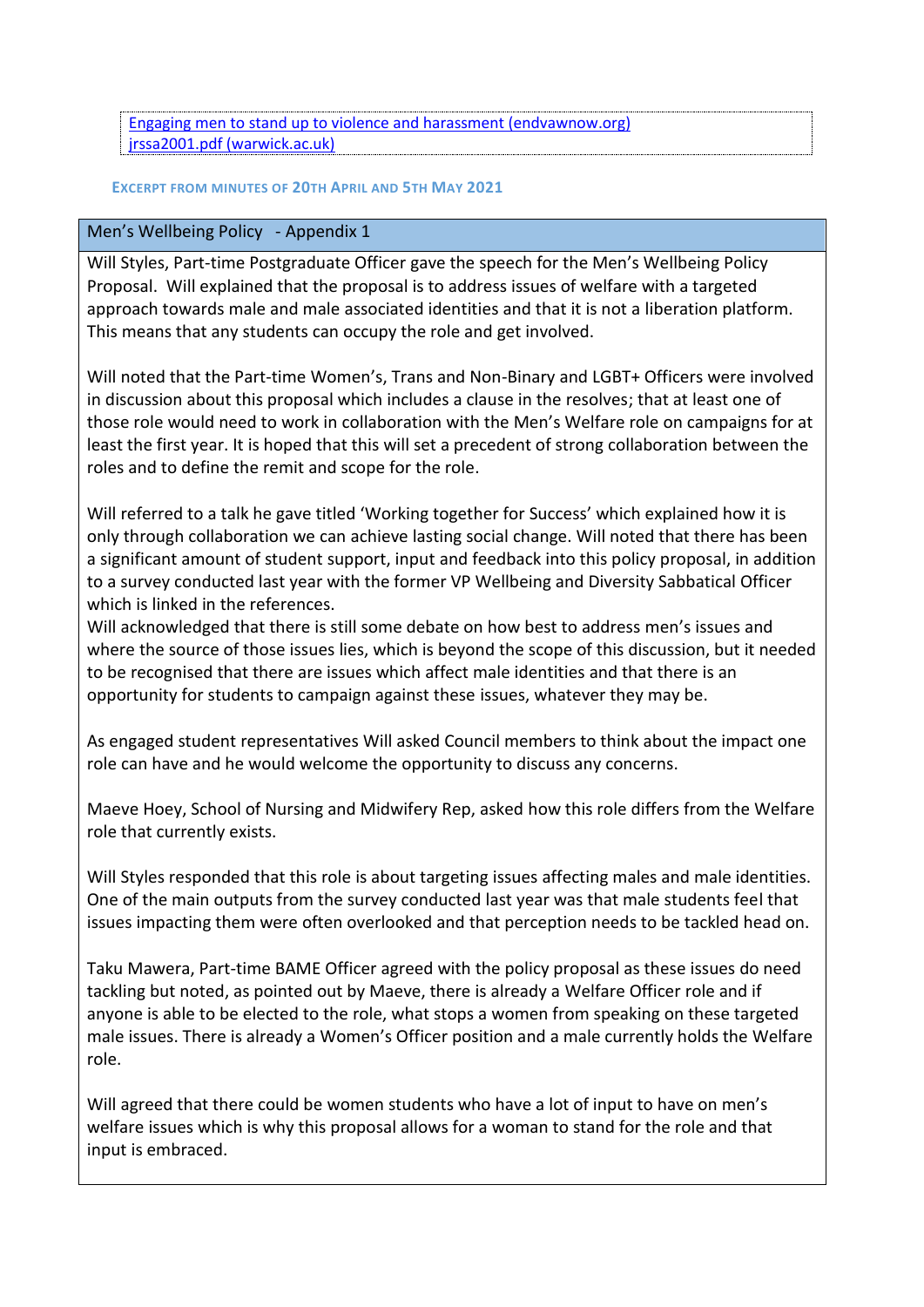Owain Gullam, Part-time Welfare Officer explained that there is nothing mandating the Welfare Officer to do the work mandated by this role, should it be passed. Owain noted that they work within their manifesto and with what their predecessor did. Attending the meetings that they are invited to and speaking on the things that both they and the students that speak to them would like them to raise. The things in this policy do not always come up. If this was introduced in a liberation format, it would stop any student from standing for the role but it is not.

Verity Lemm, VP Activities agreed it is a really important subject that needs to be addressed and dealt with properly, that is not in dispute but wondered why it doesn't fall within the Welfare role. This raises the question if all of the roles functioning as they should be. It is not sustainable to keep creating new roles if existing ones are not picking up what should be part of their remit. There are many groups of students that need welfare support and new ones cannot keep being created.

Will Styles responded that it is an important point to raise and explained that one of the strengths of the welfare role is that it is so broad and it has been identified that this is an issue that often slips through the net. When it is addressed it is largely the whim of whoever occupies the welfare role that could address it. Students have highlighted that they would like more than just a whim, they would like a targeted, dedicated role to consistently address these issues and that's where the gap is and this role fills that gap perfectly.

Martin Nicholls. Part-time Mature Students Officer explained that as Will was writing this they were also looking into writing the same proposal and speaking to people about why women and trans and non-binary people need this role.

Martin understood the idea of why people are questioning why it is not the remit of the Welfare role and noted it is very specific, targeted idea which needs an individual to consider issues that affect a number of demographics. Martin said that many of the trans and non-binary people that they had spoken to wanted a men's officer role because they believed that there are issues that affect them and they don't have anyone to go to on the Union Council that might represent them as an individual.

In response to the question of why do we need to create another role, Martin questioned what would be lost if another role was created, it is more representation for students, they are a volunteer and not paid, more representation is only a good thing.

Maeve Hoey noted that, in a time where women are currently dying on the streets and there are people having to fight for women's issues, they did not think that right now was the right timing for the creation of a men's officer and queried how it will go down with the general population of the university. They understood why it is needed and acknowledged that men's mental health is a massive issue, they are currently training to become a mental health nurse, but at the current time, society needs to be considered and the number of people that could be offended by mandating a men's officer when there are so many women's issues currently happening in the world.

Will Styles agreed that there are some very important women's issues going on, particularly now and they are glad there is a dedicated, liberation, women's officer to promote these.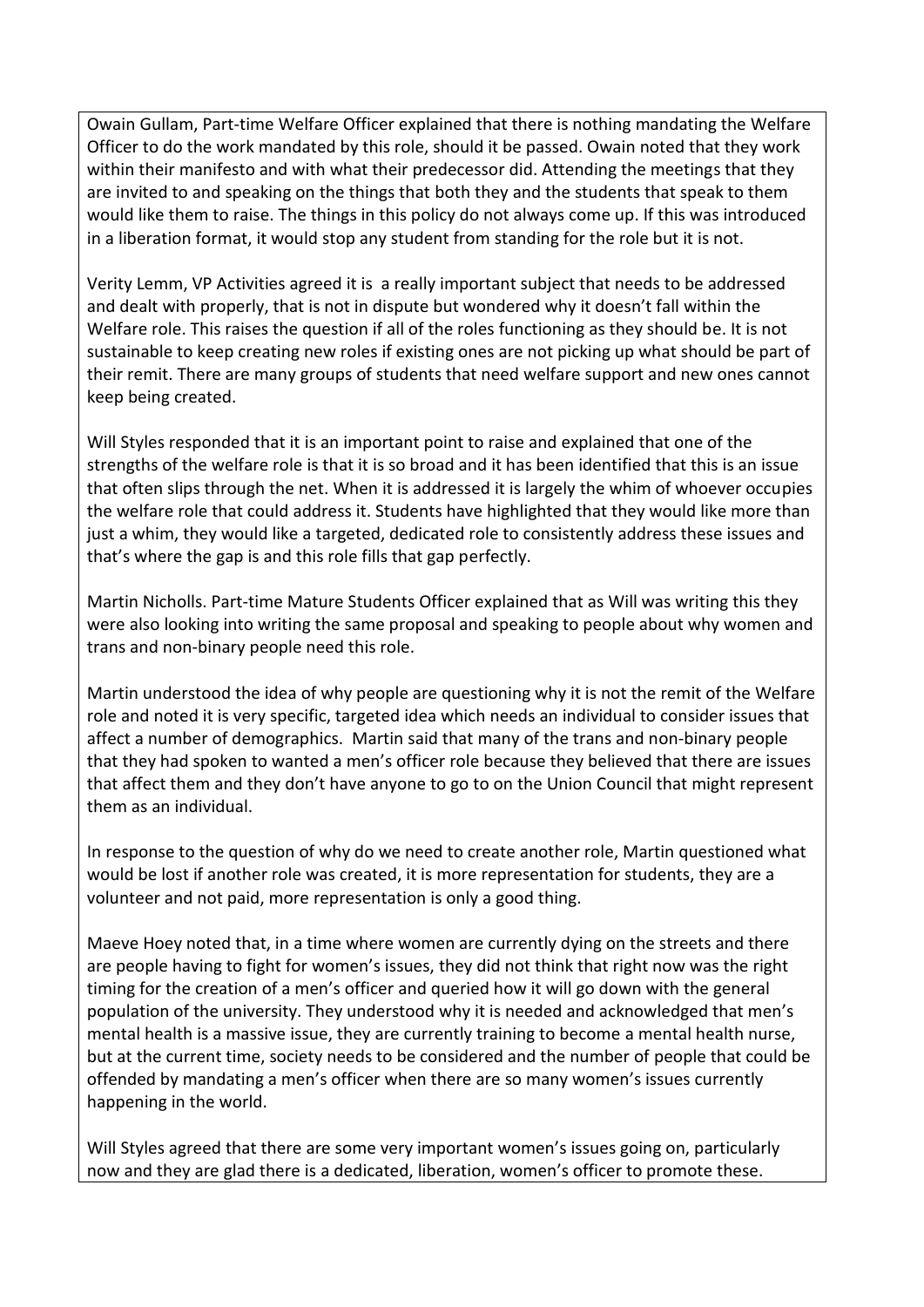Regarding how it would be perceived within the student population, the feedback has been overwhelming positive, in the region of 99.9% approval of those students canvassed, with over 500 students canvassed so far.

Will did not see that there would be a significant backlash and referenced the success of the Men's Welfare role at UWE for proof of success. The role at UWE is now in its third year of running. The role was a two year trial which has been extended and it has been successful in supporting men's mental health. Will noted that there are a lot of issues and it is important that we do not detract from women and it is an important distinction that this is not a liberation role.

Gem Evelyn, Part-time International Students Officer commented that the fact that people can see that there is much to gain by having the role is enough to push it through. In terms of it being a specific role that students can go to as they feel more comfortable going to that person, through shared characteristics or experience is more beneficial. The more opportunities that there are for students to have several options of who to approach with their issues is beneficial so they can connect with who they feel comfortable to approach. Women have a specific role to progress their issues but at the moment there is not a specific role for men.

Viv Hocking, School of Computing, Engineering and Maths explained that this is an issue that has come up at Union Council previously and, for whatever reason, prior Union Councils keep batting it away. Viv thought that was a mistake and the fact that it keeps coming up shows that within the community is a need and a desire for this role.

Viv added In order to bring this proposal to Union Council there were a required number of signatures, in excess of 180, to enable it to be discussed at Union Council, 1% of the students population have said, unequivocally that they want this role.

Viv also noted that the members of Council are elected to represent students and not their own person views and by giving their signatures, students have told Union Council what they want, they want the role. Will pointed out in the chat there were 270 signatures on the current petition.

Viv continued to say that outside of the university if someone accesses counselling, the first question that they get asked is if they would like to speak to a male or female counsellor. So it is recognised that someone seeking support needs to speak to somebody that they identify with or that they feel comfortable with. Within the current system, to the best of their knowledge, there are no male counsellors or Advice Centre workers. As a university there are no avenues for male students seeking support that they can identify with or relate to and that needs to exist.

Viv noted that they had discussed this with their housemate who questioned why there is not a men's officer if there is a women's officer as the whole point of feminism is to be equal. It is not just men that are signing that petition. Viv responded to the question of who will be offended by having the role and asked who would be offended by not having the role, it works both ways.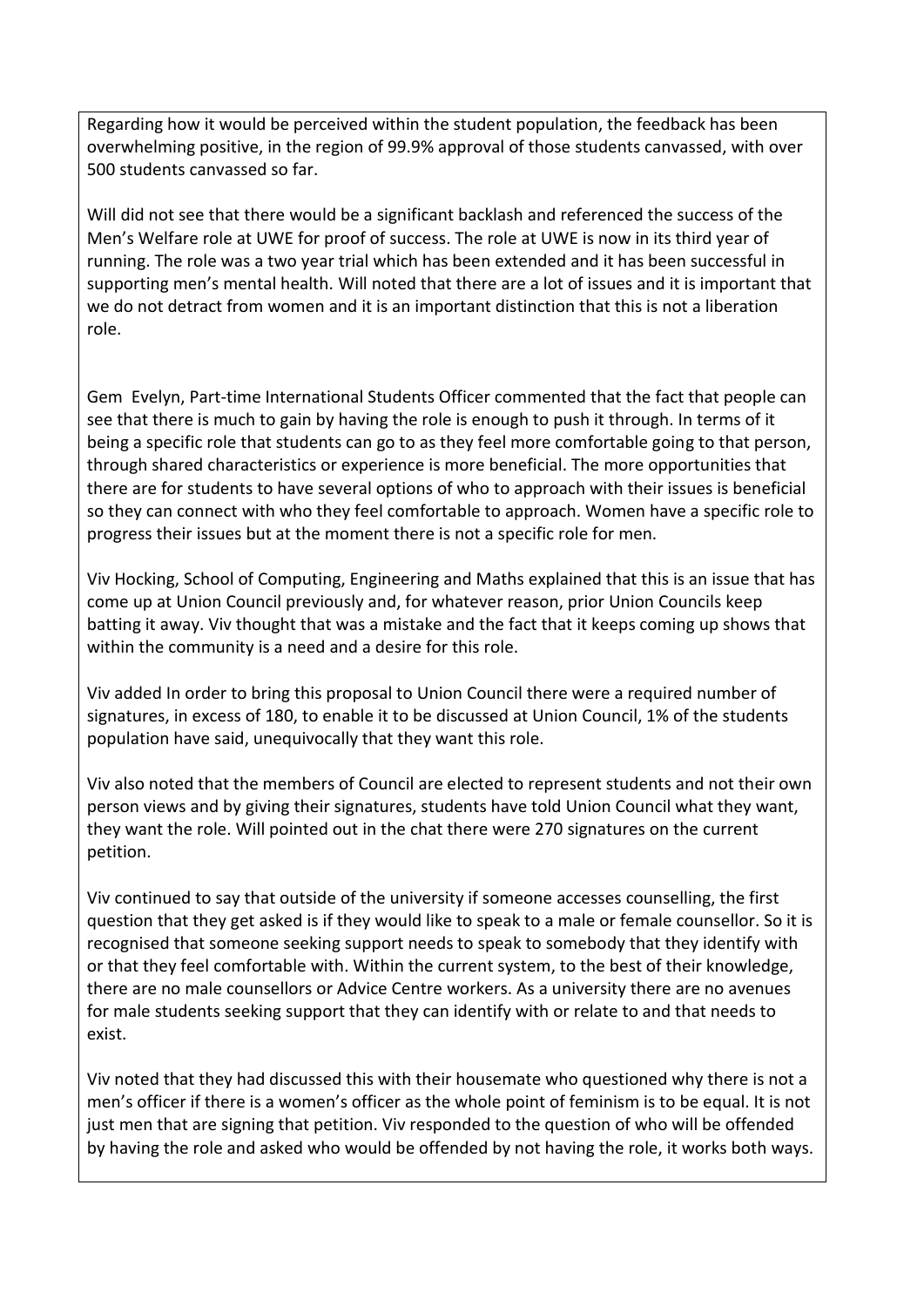Will Styles responded to the comments about male counsellors. There is a male counsellor and they are lovely, however there were previously two and that allowed the facilitation of the men's discussion group which was launched after the success of the women's group. Unfortunately it is not possible to run it with only one counsellor. The lack of males in those roles is in part due to only a small number of men choosing that career pathway.

Will agreed that there are a lot of concerns and acknowledged that it is a contentious issue. Will welcomed amendments to the proposal so that it can work for everyone. It is what level that happens at, or the specific nature of the role, which is up for debate and Will considered the current suggestion of a Men's Welfare Officer to be a nice middle ground. It's not a Men's Officer, it is not a liberation role, but it is something and it offers a way to see if it could work.

Taku Mawera noted that previous Union Council members have batted the idea away on the basis that men are not a protected group under the Equalities Act and in 2017 Lowri Jones, previous UPSU President, said that the idea of what is being discussed at Union Council, a men's forum, was a group of men that are gathering to discuss sick ideals of what it means to be men, according to an article in Huffington Post.

On this basis Taku questioned what would happen if whoever was elected to the role had a political ideals that were not desirable and started discriminating and unsightly ideologies were perpetuated by that individual. What vetting methods can be used to ensure that this does not happen?

Tafadzwa Nyambuya, School of Psychology Rep reminded Union Council that just because there are elected liberation officers in the SU it should not be assumed that their voices are being heard as they should be, across the university there is still a lot of work to be done. This is a great idea to represent men but there are existing roles that can lobby to ensure that men's voices are being heard, to campaign and advocate for men to be open and to speak about their issue. The wider implications of the additional role need to be considered.

Will Styles answered that other roles covering the responsibility for men's welfare relies on those individuals to take an interest and this cannot be depended upon each year. The only way to consistently target an issue is to have a mandate for a role to do so. Will did not think that this role would detract from any others and considered that it actually seeks to keep those other roles on a pedestal.

Will commented that the best way to open up and allow men to share their thoughts is to give a platform to these issues. The former university men's discussion group felt that they needed permission to open up and to speak about their issues and struggles. Men typically open up when and atmosphere is created to do that and someone opens up first and expresses that vulnerability. The male psyche generally seems to feel like it needs permission and this is an opportunity to address that.

Will added that regarding unsafe views or unsavoury ideals, there are mechanisms within the SU to deal with this and those systems are robust. Will did recognise that concern which is why the clause has been added that, for the first year, all campaigns need to be run alongside the listed roles.